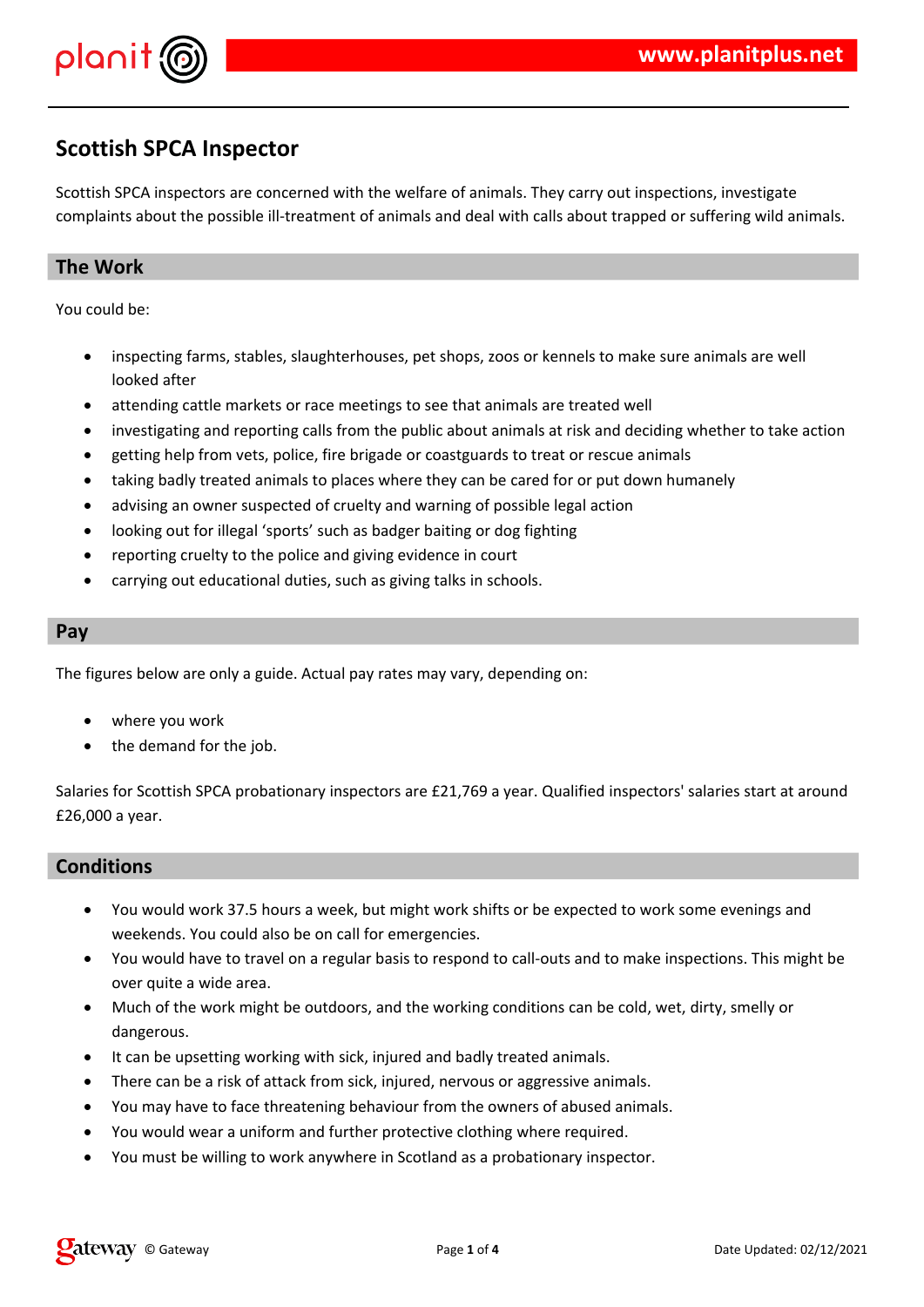#### $\frac{2}{4}$  $\begin{array}{c} 9 \\ 1 \end{array}$ " % ,  $\overline{7}$  $\overline{9}$  $6 "#$  $\mathbf{u}$  $\#$  $\overline{4}$  $\frac{9}{6}$  $\bar{\mathbf{u}}$  $#$  $\bar{\mathbf{r}}$  $\sqrt{2}$  $\frac{1}{2}$  $\bar{\mathbf{u}}$ J.  $\mathfrak s$  $\overline{5}$  $\#$  $\frac{9}{1}$ \$  $\lambda$  $\mathbf{r}^{\prime}$  $\bar{\mathbf{u}}$  $\boldsymbol{\$}$  $#$  $\bar{C}$  $\bar{\mathbf{u}}$  $\#$  $\overline{1}$  $\overline{1}$ \$  $\frac{0}{0}$  $\overline{5}$  $\sqrt[6]{\frac{1}{2}}$  $\sqrt[6]{\frac{1}{2}}$  $\bar{\mathbf{u}}$  $\&$  $\begin{array}{c} \mathfrak{F} \\ \vdots \\ \end{array}$ )  $\frac{1}{n}$  $6"$  $\bar{\mathbf{u}}$  $\blacksquare$

 $\ell \geq 0$  $\frac{1}{2}$ 

 $\bar{\mathbf{u}}$ 

 $\%$ 

 $\big)$ 



 $\mathbf{u}$  $\overline{5}$  $\%$ <br> <br> <br> <br> <br> <br> <br> <br> <br><br><br><br><br><br><br><br><br><br><br><br><br><br><br><br><br>  $\frac{1}{2}$  $\frac{1}{2}$   $#$ 

 $\blacksquare$ 

 $\mathbf{u}$ 

 $\mathbf{u}$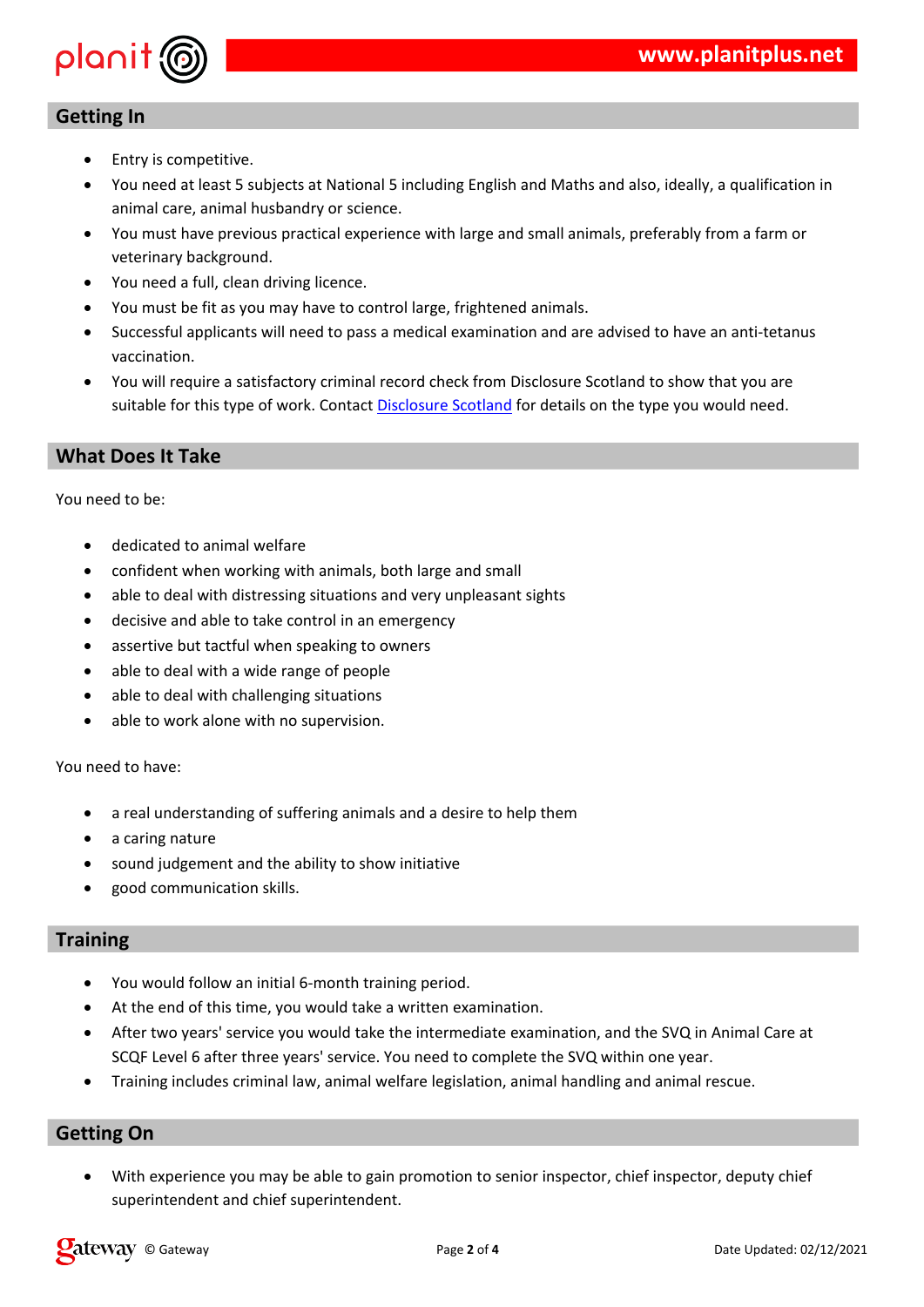

You may have to move to different parts of the country to gain promotion.

## **More Information**

The Scottish SPCA is the largest animal charity in Scotland. The equivalent organisation to the Scottish SPCA in England and Wales is the Royal Society for the Prevention of Cruelty to Animals (RSPCA). The RSPCA does not operate in Scotland.

One way to get useful practical experience is to volunteer to look after animals at your local Scottish SCPA animal rescue and rehoming centre. You have to be at least 18 to volunteer and must have some experience with animals. Some centres may have long waiting lists, this type of volunteering is very popular.

### **Contacts**

**Scottish SPCA** Website: www.scottishspca.org Twitter: @ScottishSPCA Facebook: www.facebook.com/scottishspca